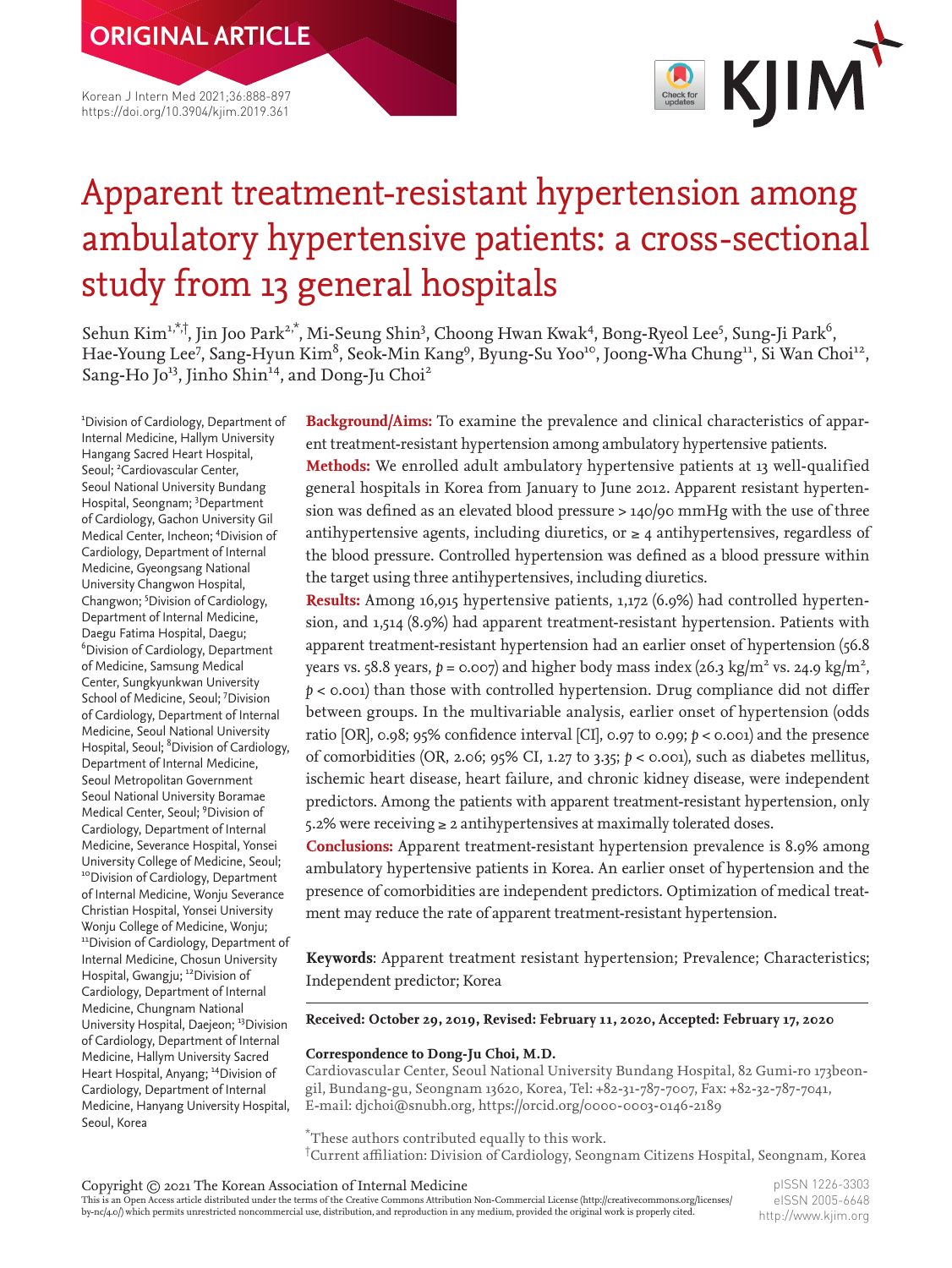#### **INTRODUCTION**

High blood pressure is associated with increased cardiovascular complications [1]. There is a large body of evidence showing that lowering blood pressure reduces cardiovascular events, and recently, even lower blood pressure targets were proposed [2,3]. However, more than half of the patients do not achieve the target blood pressure [4].

Among hypertensive patients, there exists a group of patients whose blood pressure is difficult to control. Failure to achieve blood pressure targets with ≥ 3 antihypertensives (including diuretics) is defined as resistant hypertension [5]. Understanding the characteristics of patients with treatment-resistant hypertension is important, because they confer a patient group with an increased risk for cardiovascular events who may benefit from specialized care.

In order to diagnose true resistant hypertension, exact blood pressure measurements with 24-hour ambulatory blood pressure monitoring, confirmation of medication adherence, and exclusion of secondary hypertension are necessary [6]. Due to limitations of the outpatient clinic, apparent treatment-resistant hypertension (aTRH) is often used instead [7]. Patients with aTRH have increased cardiovascular mortality [8].

Nonetheless, until now, data on aTRH has been limited. The prevalence and clinical characteristics of aTRH are less known among ambulatory hypertensive patients in Korea, which we sought to elucidate in this study. In addition, we also planned to examine the adequacy of antihypertensive treatment with regards to prescribed drug combinations and doses, medication adherence, and physical activity.

#### **METHODS**

#### **Patients**

In this cross-sectional, multicenter study, adult hypertensive patients aged  $\ge$  20 years at 13 well-qualified general hospitals in Korea were enrolled from January to June 2012 in an ambulatory care setting. This study was conducted in two phases. In the first phase, we retrospectively reviewed electronic medical records and screened for patients with aTRH and those with con-



trolled hypertension (CH). Then, we examined the prevalence of aTRH. In the second phase, we compared the clinical characteristics between patients with aTRH and those with CH. Written informed consent was obtained from the participants in the second phase of the study.

Blood pressure was measured using a mercury sphygmomanometer (Baumanometer Desk model, W.A. Baum Co. Inc, Copiague, NY, USA) or Omron HBP-1300 (Omron Healthcare, Matsusaka, Japan) after the patients had rested for at least 5 minutes in a sitting position. We obtained two blood pressure measurements in both arms, at least 5 minutes apart, and assigned the higher value as the patient's blood pressure.

A systemic medical chart review was performed to categorize the patients according to the number of prescribed antihypertensives and blood pressure. We were especially interested in the patients whose blood pressure was difficult to control. Therefore, we only included patients who were taking  $\geq$  3 antihypertensives. The dose of antihypertensives was converted into the equivalent dose of standard medications of each drug class, and the maximally tolerated dose was defined arbitrarily (twice the conventional dose of hypertension treatment) as follows: angiotensin-converting-enzyme inhibitor (ACEi): ramipril 10 mg; angiotensin receptor blocker (ARB): candesartan 32 mg; beta blocker (BB): carvedilol 50 mg; calcium channel blocker (CCB): amlodipine 10 mg; and diuretics: hydrochlorothiazide 50 mg. The clinical characteristics and drug compliance were evaluated using a structured questionnaire and the Morisky medication adherence scale (MMAS-8-items). Those with < 6, 6−8, and 9−10 points were defined as low, moderate, and high compliance, respectively. Data on comorbidities (i.e., diabetes mellitus, dyslipidemia, ischemic heart disease, chronic renal and adrenal disease, and cerebrovascular disease), body mass index, and status of alcohol consumption, smoking, and physical activity were collected using an electronic case report form. The status of smoking was categorized as follows: current smoker, ex-smoker, and never smoker. Physical activity was also categorized into five groups depending on the frequency of their activity (never, once per month, once per week, two to four times per week, and daily). This study was approved by the Institutional Review Board (IRB) of each participating hospital (representative Institution: Seoul National University Bundang Hospital, IRB No.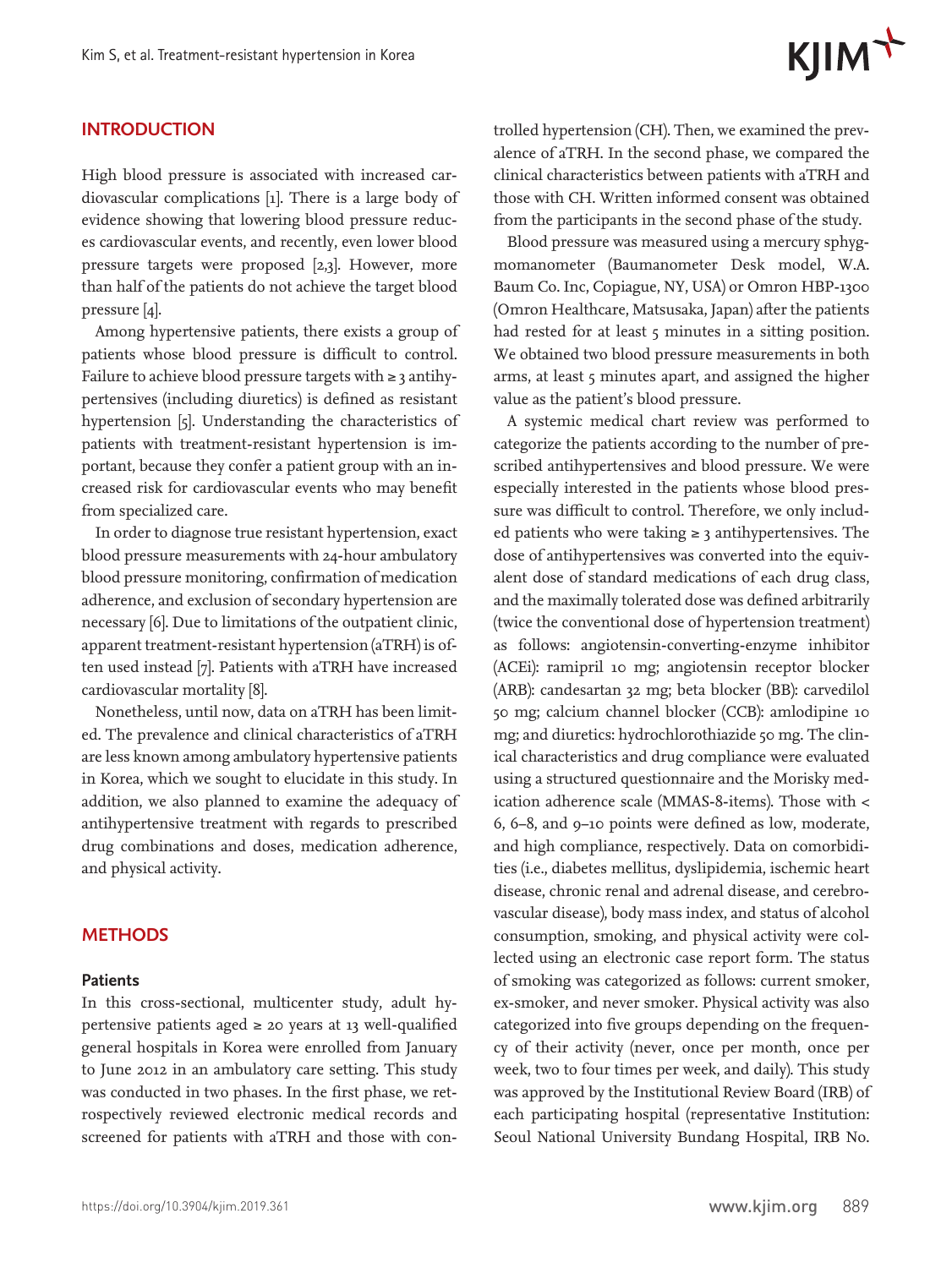## KJIM<sup>+</sup>

 B-1210-176-302). The study complied with the Declaration of Helsinki.

#### **Definitions**

aTRH was defined as a blood pressure > 140/90 mmHg (in cases of diabetes mellitus or chronic kidney disease, > 130/80 mmHg) with the use of three antihypertensives of three different classes, including a diuretic, or ≥ 4 antihypertensives, regardless of the blood pressure according to the Seventh Report of the Joint National Committee (JNC-7) guidelines [9]. CH was defined as a blood pressure within the target with the use of three antihypertensives, including a diuretic.

The primary endpoint was the prevalence of aTRH. The secondary endpoint was the differences in the clinical characteristics between patients with aTRH and those with CH.

#### **Statistical analysis**

Assuming that the prevalence of aTRH is as high as 10% and that of CH is 3%, 1,380 patients with aTRH and 420 patients with CH would be available for the assessment of patient characteristics when 13,800 hypertensive patients are screened. The sample size would allow a confidence interval of  $<$  1% [10].

Data were presented as numbers and frequencies for categorical variables and as means ± standard deviations for continuous variables. For comparison between groups, a chi-square test (or Fisher exact test when any expected count was  $<$  5 for a 2  $\times$  2 table) for categorical variables and an unpaired Student *t* test or one-way analysis of variance for continuous variables were applied. A two-sided *p* value < 0.05 was considered statistically significant. All analyses were performed using SAS version 9.2 (SAS Institute Inc., Cary, NC, USA) by a professional statistic council.

#### **RESULTS**

#### **Prevalence of apparent treatment resistant hypertension**

A total of 16,915 hypertensive patients were screened, and 2,686 patients were taking  $\geq$  3 hypertensives, including a diuretic; 1,172 patients (6.9%) had CH, while 1,514 patients (8.9%) had aTRH. Among the patients



**Figure 1.** Study population. CH, controlled hypertension; aTRH, apparent treatment-resistant hypertension.

with aTRH, 542 patients (3.2%) did not reach the blood pressure target with three antihypertensives, including diuretics, whereas 972 patients (5.7%) were taking  $\geq 4$  antihypertensives (Fig. 1).

Among the patients with aTRH, only 34% achieved both systolic and diastolic blood pressure targets. Furthermore, 40.4% of the patients achieved the systolic blood pressure target, and 70.8% achieved the diastolic blood pressure target.

#### **Clinical characteristics of the patients**

One thousand five hundred and seventy-nine patients filled out the self-questionnaire. Of them, 118 patients were excluded owing to violation of the inclusion criteria: nine patients received three antihypertensives but they did not have a blood pressure value and 109 did not meet inclusion criteria 2, which was using more than three different antihypertensives including diuretics. Therefore, the data of 1,461 patients were available for the analysis of patient clinical characteristics: 876 patients had aTRH, and 585 had CH.

The patients with aTRH had an earlier onset of hypertension (56.8 years vs. 58.8 years,  $p = 0.007$ ) and longer hypertension duration ( $9.2 \pm 7.2$  years vs.  $8.3 \pm 6.6$  years,  $p =$ 0.019). They also had a higher body mass index (26.3 kg/  $m<sup>2</sup>$  vs. 24.9 kg/m<sup>2</sup>,  $p <$  0.001) than those with CH and had more comorbidities, such as diabetes mellitus (33.6% vs. 26.2%, *p* = 0.003), angina (28.3% vs. 22.2%, *p* < 0.001), and chronic kidney disease (4.3% vs. 2.2%, *p* = 0.031). With regards to lifestyle, alcohol consumption and cigarette smoking did not differ between groups. Interestingly,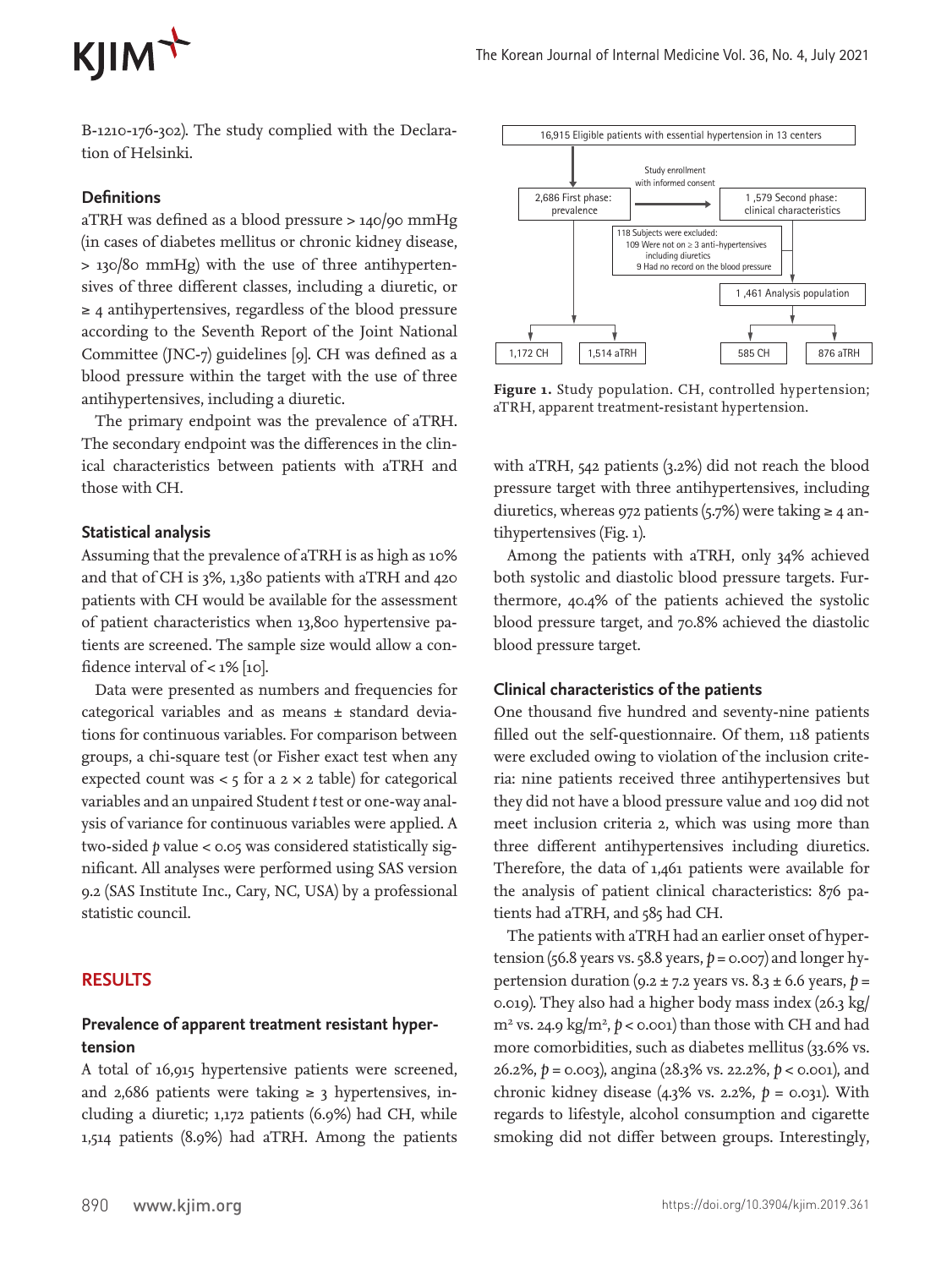# KJIM<sup>+</sup>

#### **Table 1. Baseline clinical characteristics**

| Variable                         | $aTRH (n = 876)$ | $CH (n = 585)$   | All $(n = 1,461)$ | $p$ value <sup><math>a</math></sup> |
|----------------------------------|------------------|------------------|-------------------|-------------------------------------|
| Age, yr                          | $66.1 \pm 12.2$  | $67.1 \pm 11.4$  | $66.5 \pm 11.9$   | 0.145                               |
| Male sex, %                      | 50.7             | 47.9             | 49.6              | 0.291                               |
| Body mass index, $\text{kg/m}^2$ | $26.3 \pm 3.9$   | $24.9 \pm 3.9$   | $25.8 \pm 3.9$    | < 0.001                             |
| Age at diagnosis of HT, yr       | $56.8 \pm 13.0$  | $58.8 \pm 12.3$  | $57.6 \pm 12.7$   | 0.007                               |
| HT duration, yr                  | $9.2 \pm 7.2$    | $8.3 \pm 6.6$    | $8.9 \pm 7.0$     | 0.019                               |
| SBP, mmHg                        | $135.1 \pm 16.9$ | $118.9 \pm 11.4$ | $128.4 \pm 16.9$  | < 0.001                             |
| DBP, mmHg                        | $77 \pm 12.2$    | $70.0 \pm 9.2$   | $74.1 \pm 11.6$   | < 0.001                             |
| Pulse pressure, mmHg             | $58.0 \pm 14.1$  | $49.0 \pm 9.3$   | $54.3 \pm 13.1$   | < 0.001                             |
| Goal BP achievement              |                  |                  |                   |                                     |
| <b>SBP</b>                       | 332(40.4)        | 585(100)         | 917(65.2)         | < 0.001                             |
| $\rm DBP$                        | 581(70.8)        | 585(100)         | 1,166 (82.9)      | < 0.001                             |
| SBP and DBP                      | 279(34)          | 585(100)         | 864(61.5)         | < 0.001                             |
| Pulse rate, beats/min            | $73.6 \pm 13.2$  | $75.7 \pm 13.3$  | $74.5 \pm 13.2$   | 0.014                               |
| Comorbidity                      | 836 (95.4)       | 540 (92.3)       | 1,376 (94.2)      | 0.012                               |
| Diabetes                         | 294(33.6)        | 153(26.2)        | 447 (30.6)        | 0.003                               |
| Dyslipidemia                     | 479 (54.7)       | 291(49.7)        | 770 (52.7)        | 0.064                               |
| Angina                           | 248 (28.3)       | 130 (22.2)       | 378 (25.9)        | < 0.001                             |
| Heart failure                    | 219(25)          | 118(20.2)        | 337(23.1)         | 0.031                               |
| Chronic kidney disease           | 38(4.3)          | 13(2.2)          | 51(3.5)           | 0.031                               |
| Intracranial hemorrhage          | 8(0.9)           | 8(1.4)           | 16(1.1)           | 0.413                               |
| Stroke                           | 37(4.2)          | 20(3.4)          | 57(3.9)           | 0.436                               |
| Respiratory disease              | 52(5.9)          | 40(6.8)          | 92(6.3)           | 0.487                               |
| Family history                   |                  |                  |                   | 0.934                               |
| <b>HT</b>                        | 168(19.2)        | 108(18.5)        | 276 (18.9)        |                                     |
| Diabetes                         | 57(6.5)          | 38(6.5)          | 95(6.5)           |                                     |
| Dyslipidemia                     | 2(0.2)           | 1(0.2)           | 3(0.2)            |                                     |
| Cardiovascular disease           | 16(1.8)          | 17(2.9)          | 33(2.3)           |                                     |
| Renal disease                    | 4(0.5)           | 1(0.2)           | 5(0.3)            |                                     |
| Cerebrovascular disease          | 25(2.9)          | 22(3.8)          | 47(3.2)           |                                     |
| Respiratory disease              | 11(1.3)          | 7(1.2)           | 18(1.2)           |                                     |
| Alcohol consumption              | 540 (61.9)       | 343 (58.8)       | 883 (60.6)        | 0.258                               |
| Smoking                          |                  |                  |                   | 0.321                               |
| Current                          | 100(11.5)        | 53(9.1)          | 153(10.5)         |                                     |
| Ex-smoker                        | 258 (29.6)       | 183(31.4)        | 441(30.3)         |                                     |
| Never smoker                     | 514(58.9)        | 347 (59.5)       | 861(59.2)         |                                     |
| Vigorous physical exercise       |                  |                  |                   | 0.005                               |
| Never                            | 622(76.5)        | 462(79.2)        | 1,084(77.7)       |                                     |
| $1/m$ o                          | 65(8.0)          | 23(3.9)          | 88(6.3)           |                                     |
| 1/wk                             | 56 (6.9)         | 38(6.5)          | 64(4.6)           |                                     |
| $2 - 4$ /wk                      | 72(8.9)          | 38(6.5)          | 110(7.9)          |                                     |
| Daily                            | 52(6.4)          | 22(3.8)          | 74(5.3)           |                                     |
| Drug compliance (MMAS)           |                  |                  |                   | 0.116                               |
| Low(< 6)                         | 106(12.3)        | 52(9.2)          | 158(11.1)         |                                     |
| Moderate (6 or 7)                | 317(36.9)        | 203(35.9)        | 520(36.5)         |                                     |
| High(8)                          | 436 (50.8)       | 311(54.9)        | 747 (52.4)        |                                     |

Values are presented as mean ± standard deviation or number (%).

aTRH, apparent treatment-resistant hypertension; CH, controlled hypertension; HT, hypertension; SBP, systolic blood pressure; DBP, diastolic blood pressure; BP, blood pressure; MMAS, Morisky medication adherence scale.

<sup>a</sup>t test or chi-square test was used.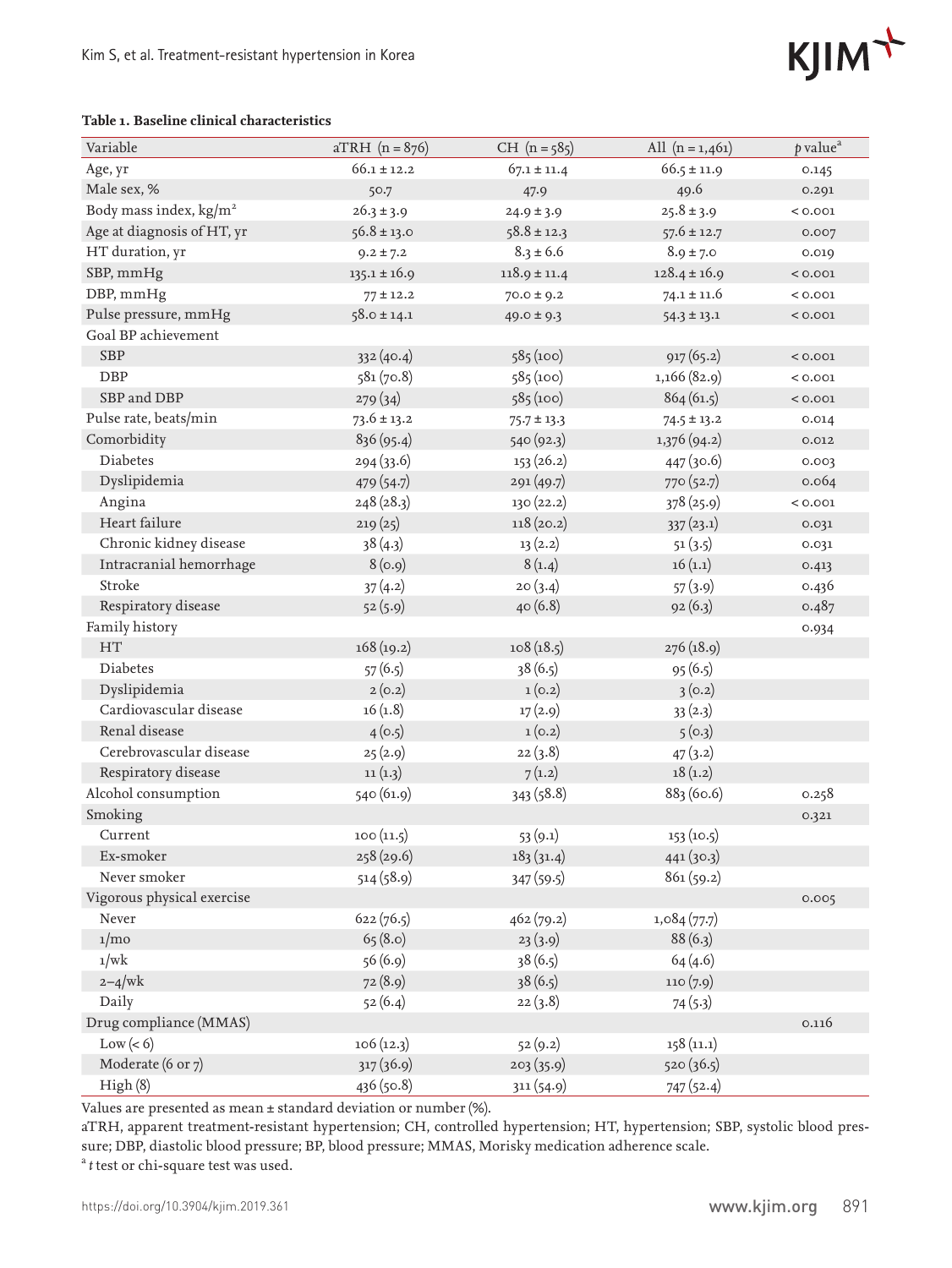

| Variable                       | Univariate |                | Multivariate <sup>a</sup> |            |               |         |
|--------------------------------|------------|----------------|---------------------------|------------|---------------|---------|
|                                | Odds ratio | 95% CI         | p value                   | Odds ratio | 95% CI        | p value |
| Age                            | 0.99       | $0.98 - 1.00$  | 0.145                     |            |               |         |
| Male sex                       | 0.89       | $0.72 - 1.10$  | 0.290                     |            |               |         |
| Body mass index                | 1.09       | $1.03 - 1.15$  | 0.001                     |            |               |         |
| Age at diagnosis of HT         | 0.98       | $0.97 - 0.99$  | 0.006                     | 0.98       | $0.97 - 0.99$ | < 0.001 |
| HT duration                    | 1.02       | $1.00 - 1.03$  | 0.020                     |            |               |         |
| Comorbidity                    | 1.74       | $1.12 - 2.70$  | 0.013                     | 2.06       | $1.27 - 3.35$ | < 0.001 |
| <b>Diabetes</b>                | 1.42       | $1.13 - 1.79$  | 0.002                     | 1.32       | $1.01 - 1.72$ | 0.037   |
| Ischemic heart disease         | 1.32       | $1.05 - 1.66$  | 0.015                     | 1.30       | $1.00 - 1.69$ | 0.046   |
| Heart failure                  | 1.31       | $1.02 - 1.70$  | 0.031                     | 1.60       | $1.20 - 2.12$ | 0.001   |
| Chronic kidney disease         | 1.95       | $1.05 - 3.61$  | 0.031                     | 2.93       | $1.34 - 6.41$ | 0.007   |
| Concurrent medications         | 1.08       | $0.79 - 1.47$  | 0.601                     |            |               |         |
| Alcohol consume                | 1.13       | $0.91 - 1.40$  | 0.258                     |            |               |         |
| Smoking                        |            |                |                           |            |               |         |
| Current smoker                 | 1.27       | $0.88 - 1.82$  | 0.138                     |            |               |         |
| Ex-smoker                      | 0.95       | $0.75 - 1.20$  | 0.201                     |            |               |         |
| Physical activity <sup>b</sup> |            |                |                           |            |               |         |
| Light activity                 | 0.96       | $0.69 - 1.33$  | 0.071                     |            |               |         |
| Moderate activity              | 1.19       | $0.84 - 1.68$  | 0.377                     |            |               |         |
| Heavy activity                 | 1.68       | $0.95 - 2.97$  | 0.652                     |            |               |         |
| Extreme activity               | 3.59       | $0.41 - 31.33$ | 0.311                     |            |               |         |
| Family history                 | 0.99       | $0.77 - 1.26$  | 0.934                     |            |               |         |
| Drug compliance $(MMAS)^c$     |            |                |                           |            |               |         |
| < 6                            | 1.45       | $1.01 - 2.08$  | 0.073                     |            |               |         |
| 6 or 7                         | 1.11       | $0.88 - 1.40$  | 0.538                     |            |               |         |

| Table 2. Univariate and multivariate analysis for the predictors of apparent treatment-resistant hypertension |  |  |
|---------------------------------------------------------------------------------------------------------------|--|--|
|                                                                                                               |  |  |

CI, confidence interval; HT, hypertension; MMAS, Morisky medication adherence scale.

a The multivariate model was adjusted for diabetes, hyperlipidemia, angina or myocardial infarction, congestive heart failure, atrial fibrillation, chronic kidney disease, cerebrovascular disease, and obstructive sleep apnea.

 $^{\rm b}$ Physical activity was adjusted for resting as a reference value.

c Drug compliance was adjusted for MMAS scores of 8–10 as reference values.

the patients with aTRH had more frequent physical activities than those with CH. Drug compliance did not differ between groups (Table 1).

In the multivariable analysis, earlier onset of hypertension (odds ratio [OR], 0.98; 95% confidence interval [CI], 0.97 to 0.99; *p* < 0.001) and the presence of diabetes mellitus (OR, 1.32; 95% CI, 1.01 to 1.72; *p* = 0.037), ischemic heart disease (OR, 1.30; 95% CI, 1.00 to 1.69; *p* = 0.046), heart failure (OR, 1.60; 95% CI, 1.20 to 2.12; *p* = 0.001), and chronic kidney disease (OR, 2.93; 95% CI, 1.34 to 6.41; *p* = 0.007) were independent predictors of resistant hypertension (Table 2).

#### **Antihypertensive medications**

At the time of study enrollment, patients had 3-drug (43%), 4-drug (39.5%), and 5-drug (2.5%) combinations. Among the patients with a 3-drug combination, the most frequently prescribed combination was ARB + CCB (20.7%), followed by ARB + BB (10.8%), including diuretics in the aTRH group and ARB + CCB (47.2%), followed by ARB + BB (37.9%), including diuretics in the CH group (Table 3).

Among the patients with aTRH, 64.4%, 29.3%, 0.9%, and 0.1% of the patients had none, one, two, and three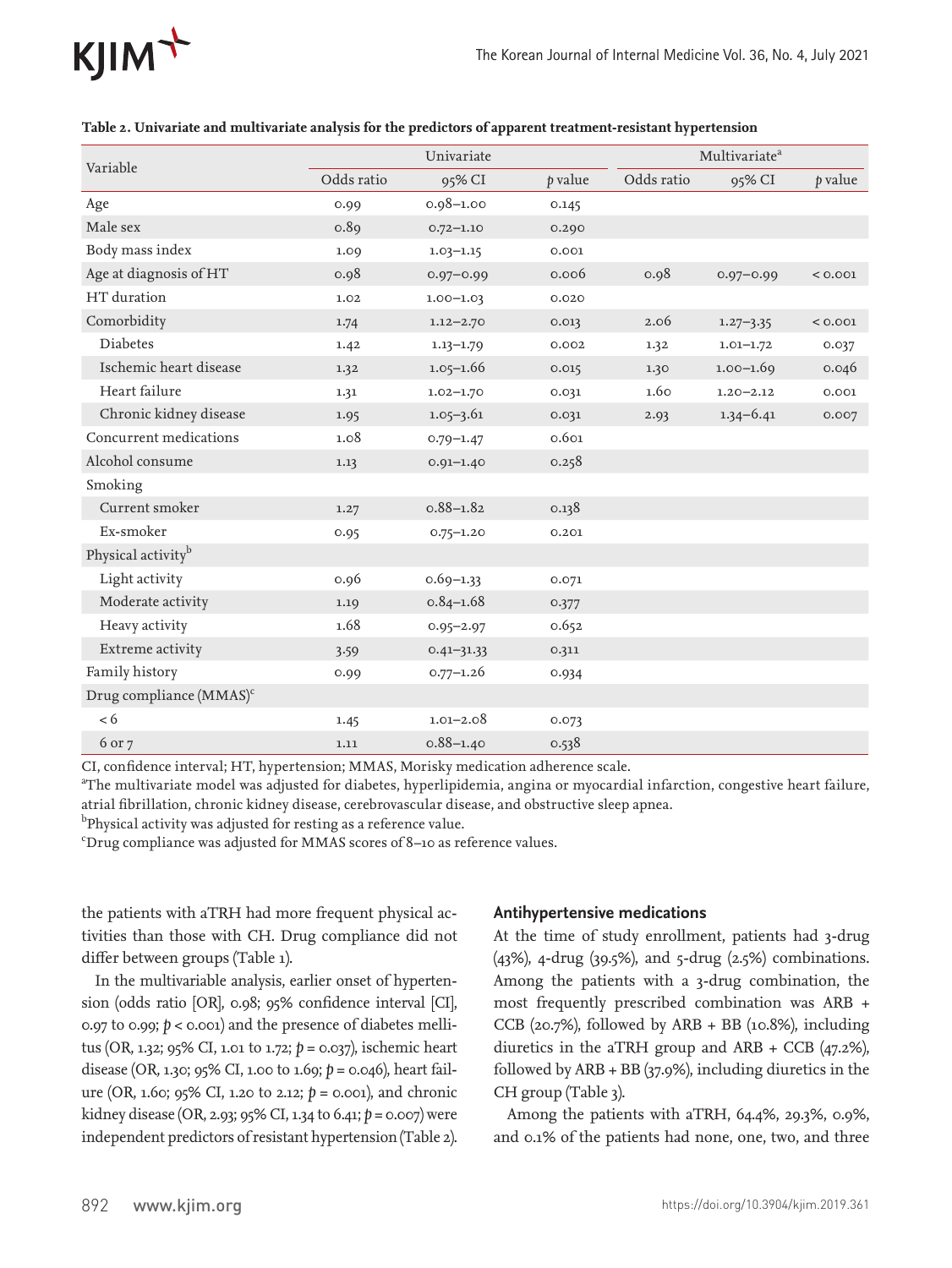# KJIM<sup></sup>

**Table 3. Antihypertensive drug combination in both groups**

| Variable                                   | $aTRH (n = 876)$ | $CH (n = 585)$ | $p$ value <sup><math>a</math></sup> |
|--------------------------------------------|------------------|----------------|-------------------------------------|
| Three-drug combination including diuretics | 346(39.5)        | 585(100)       | < 0.001                             |
| $ARB + CCB$                                | 181(20.7)        | 276(47.2)      | < 0.001                             |
| $ARB + BB$                                 | 95(10.8)         | 223(37.9)      | < 0.001                             |
| $ACEi + BB$                                | 29(3.3)          | 38(6.5)        | 0.004                               |
| $BB + CCB$                                 | 26(3.0)          | 31(5.3)        | 0.024                               |
| $ACEi + CCB$                               | 13(1.5)          | 15(2.6)        | 0.140                               |
| $ACEi + ARB$                               | 2(0.2)           | 1(0.2)         | 0.812                               |
| $ARB + AB$                                 | $\mathsf O$      | 2(0.3)         | 0.083                               |
| Four-drug combination including diuretics  | 492(56.2)        |                |                                     |
| $ARB + BB + CCB$                           | 422(48.2)        |                |                                     |
| $ACEi + BB + CCB$                          | 37(4.2)          |                |                                     |
| $ACEi + ARB + CCB$                         | 20(2.3)          |                |                                     |
| $ACEi + ARB + BB$                          | 5(0.6)           |                |                                     |
| $ARB + AB + CCB$                           | 3(0.3)           |                |                                     |
| $ARB + BB + AB$                            | 2(0.2)           |                |                                     |
| $ACEi + BB + AB$                           | 1(0.1)           |                |                                     |
| $ACEi + CCB + other$                       | 1(0.1)           |                |                                     |
| $BB + CCB + other$                         | 1(0.1)           |                |                                     |
| Five-drug combination including diuretics  | 37(4.2)          |                |                                     |
| $ACEi + ARB + BB + CCB$                    | 19(2.2)          |                |                                     |
| $ARB + BB + AB + CCB$                      | 13(1.5)          |                |                                     |
| $ARB + BB + CCB + other$                   | 3(0.3)           |                |                                     |
| $ACEi + ARB + BB + AB$                     | 1(0.1)           |                |                                     |
| $ACEi + BB + AB + CCB$                     | 1(0.1)           |                |                                     |
| Seven-drug combination including diuretics | 1(0.1)           |                |                                     |
| $ACEi + ARB + BB + AB + CCB + other$       | 1(0.1)           |                |                                     |

Values are presented as number (%).

aTRH, apparent treatment-resistant hypertension; CH, controlled hypertension; ARB, angiotensin receptor blocker; CCB, calcium channel blocker; BB, beta blocker; ACEi, angiotensin-converting enzyme inhibitor; AB, alpha blocker. <sup>a</sup>Chi-square test was used.

drugs at maximally tolerated doses, respectively. Of the drug classes, 53% of the CCBs were prescribed at maximally tolerated doses; in contrast, only 5.9% of the BBs were prescribed at maximally tolerated doses (Table 4).

### **DISCUSSION**

In this study, we determined the prevalence of aTRH among ambulatory hypertensive patients at tertiary hospitals in Korea. The estimated prevalence of aTRH

was 8.9%, and the independent predictors of aTRH included early onset of hypertension and the presence of other comorbidities, including diabetes mellitus, ischemic heart disease, and chronic kidney disease. Among the patients with resistant hypertension, almost none of the patients received all antihypertensive drugs at maximally tolerated doses. Alcohol consumption, cigarette smoking, and drug compliance did not differ between patients with resistant and CH.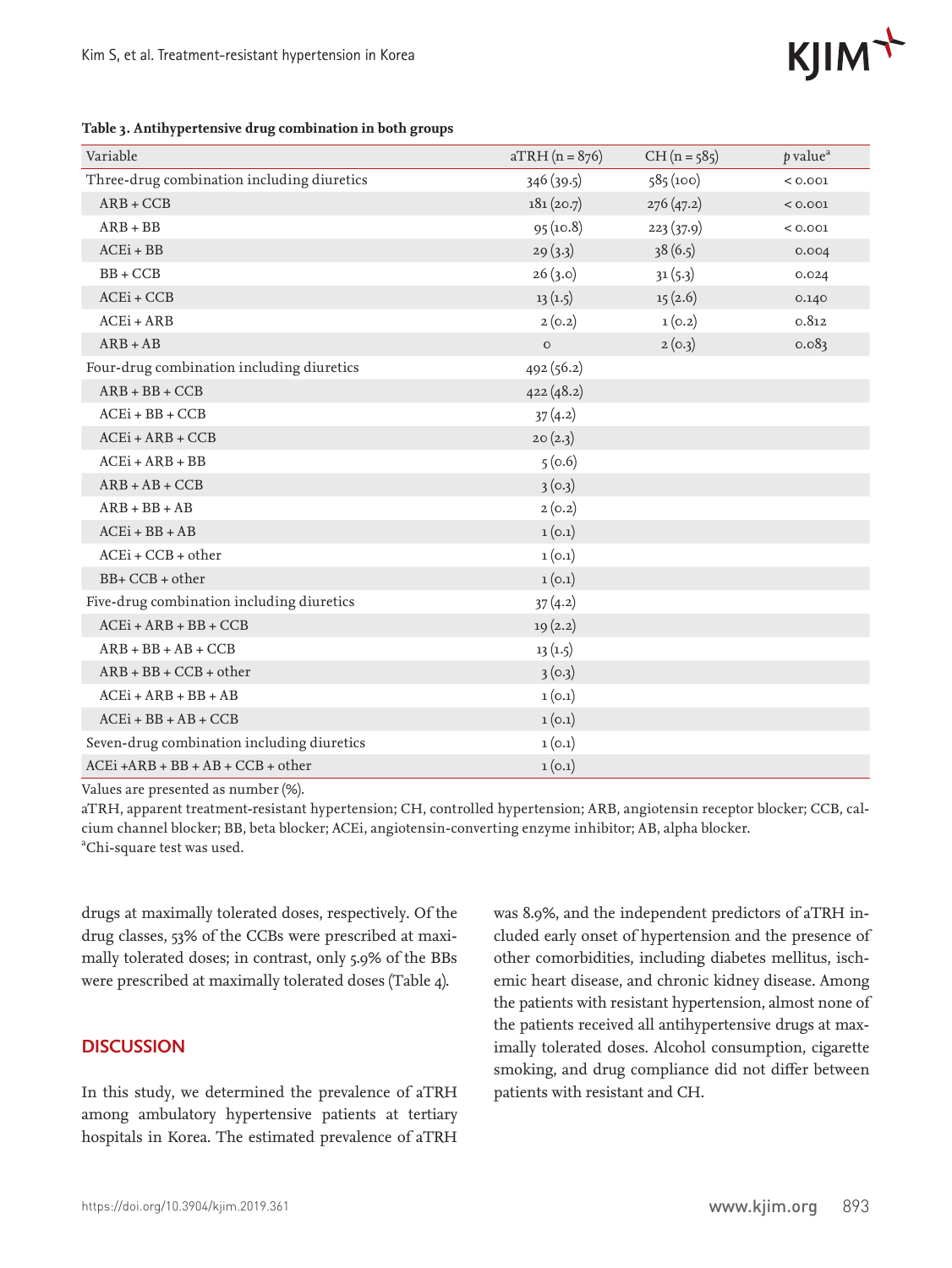| Variable             | $aTRH^a$<br>$(n = 864)$ | CH <sup>a</sup><br>$(n = 575)$ |
|----------------------|-------------------------|--------------------------------|
| No. of drugs at MTD  |                         |                                |
| $\circ$              | 556 (64.4)              | 439(76.3)                      |
| 1                    | 253 (29.3)              | 127(22.1)                      |
| $\overline{2}$       | 46(0.9)                 | 9(1.6)                         |
| > 3                  | 9(0.1)                  |                                |
| Drug class at MTD, % |                         |                                |
| <b>ACEi</b>          | 17.4                    |                                |
| ARB                  | 7.2                     |                                |
| BB                   | 5.9                     |                                |
| CCB                  | 53.0                    |                                |
| Diuretic             | 7.3                     |                                |

 **Table 4. Antihypertensive medications at maximally tolerated dose**

aTRH, apparent treatment-resistant hypertension; CH, controlled hypertension; MTD, maximally tolerated dose; ACEi, angiotensin-converting enzyme inhibitor; ARB, angiotensin receptor blocker; BB, beta blocker; CCB, calcium channel blocker.

a Twenty-two subjects whose medication doses were not available were excluded (12 subjects in the aTRH group, and 10 subjects in the CH group).

#### **Prevalence of apparent treatment-resistant hypertension**

Several types of studies provided estimates on the prevalence of resistant hypertension. In population-based studies with blood pressure control data, the prevalence ranged between 12% and 17% [11]. In outcome-based trials, it ranged between 8.4% and 14.9%; in population-based studies, the prevalence ranged between 12.8% and 16.4% [6,12,13]. Our study showed that the prevalence of aTRH was 8.9%. Another study using the Korean population reported the prevalence of resistant hypertension as high as 7.9% in a primary care setting [14]. Choi et al. [15] conducted a prospective multicenter observational study in the Korean elderly population (> 60 years old) who underwent evaluation of secondary hypertension and reported the prevalence of aTRH as 19.1%. In the most recent study using the Korean ambulatory blood pressure monitoring registry (Kor-ABP registry) data, Choi et al. [16] reported that the prevalence of resistant hypertension was 11.9%. The differences may result from the different treatment settings (patients at primary versus tertiary centers, secondary hypertension

clinic), study population, treatment duration, and the ambiguity of the definition of resistant hypertension.

#### **Characteristics of the study population**

Among the patients with aTRH, 40.4% and 70.8% achieved the systolic and diastolic blood pressure targets, respectively, implying that systolic blood pressure is the primary determinant of poor blood pressure control. Difficulty to control systolic blood pressure is also observed in other large hypertension trials and several factors, such as age, obesity, and target organ damage, are associated with an increased systolic blood pressure [17,18]. Because obesity is a modifiable risk factor, it is also an important treatment target [19,20].

An early onset of hypertension was associated with an increased risk for aTRH. Interestingly, the age of patients with and without aTRH did not differ, suggesting that patients with aTRH had a longer duration of hypertension. Other important predictors include the presence of comorbidities, such as diabetes mellitus and chronic kidney disease, which was consistent with those of previous studies from the National Health and Nutrition Examination Survey 1988 to 2008 [6,21]. The development of resistant hypertension is multifactorial and constitutional, and genetic factors play an important role. With an aging society and increasing prevalence of diabetes mellitus and chronic kidney disease, the prevalence of resistant hypertension is expected to increase as well [21].

#### **Drug combination and dose**

Forced up-titration of antihypertensives of three different classes, including a diuretic, is important for the diagnosis of resistant hypertension. One important finding of this study is that physicians do not prescribe maximally tolerated doses, indicating that these highrisk patients remain undertreated. Among the different drug classes, CCB was the most frequently prescribed (53%), and BB was the least frequently (5.9%) prescribed at maximally tolerated doses, suggesting that physicians are especially comfortable with a dose escalation of CCBs.

Fifty-six percent of patients with resistant hypertension had a 4-drug combination, and the most common combination was ARB or ACEi + BB + CCB + diuretics. In the PATHWAY-2 trial, the use of spironolactone as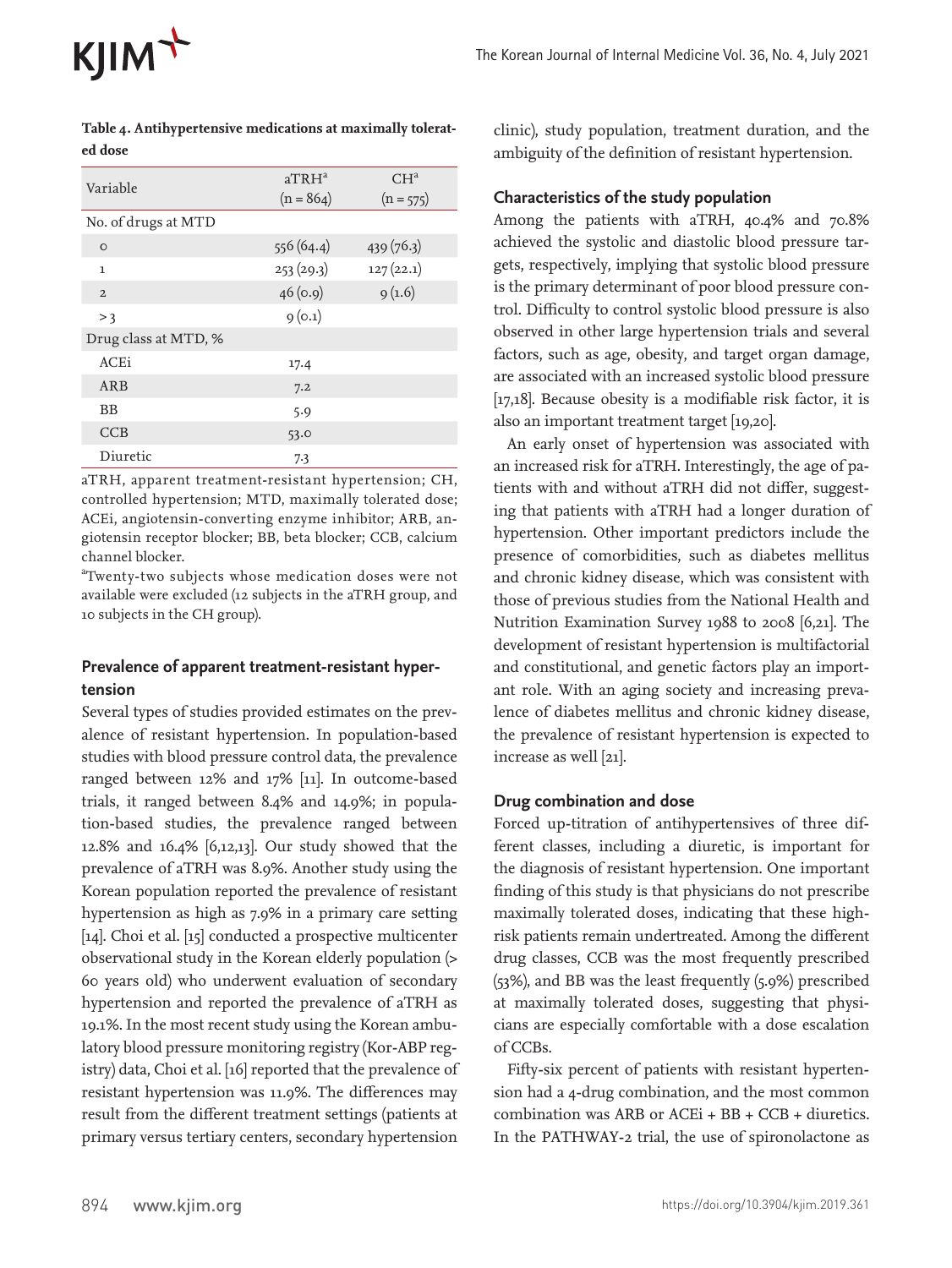# KJIM<sup>T</sup>

the fourth antihypertensive agent was the most effective add-on drug to the treatment with ACEI or ARB + CCB + thiazide-like diuretic [22]. In this study, only 10.6% received spironolactone. Considering that only few modifiable risk factors exist, careful drug combination and appropriate up-titration would improve blood pressure control [12,19,23].

#### **Drug compliance and lifestyle modification**

Interestingly, drug compliance, obesity, alcohol consumption, smoking, and physical activity were not independent risk factors of resistant hypertension. Drug non-adherence is a major reason for failed blood pressure control, and up to 40% of patients discontinued their antihypertensives in the first year of treatment [24- 26]. Drug compliance was high in both groups in this study, which is also often observed at tertiary hospitals [27]. Obesity is a well-known risk factor for hypertension, and its degree is directly related to the degree of blood pressure [23]. The relatively low body mass index in this study population compared with those from Western studies may be the reason for the lack of association. In previous studies, only heavy drinkers had an increased risk for hypertension; however, in this study, the proportion of heavy drinkers was low and did not differ between groups, thus explaining the neutral association.

With regards to physical activity, light and moderate aerobic exercises can reduce ambulatory blood pressure [28,29]. The majority of patients in this study participated in light daily exercises in both groups.

#### **Study limitations**

Our study has several limitations. First, to avoid pseudo-resistant hypertension owing to poor adherence or white coat hypertension, reliable blood pressure measurements and drug adherence are very crucial. In this study, we did not perform 24-hour ambulatory blood pressure monitoring or workups to exclude secondary hypertension. Thus, our definition conforms to the definition of aTRH. Second, many patients had angina or heart failure, and may have received BBs, RAS blockers or diuretics to treat the underlying disease and may have been falsely classified as having resistant hypertension. In the Kor-ABP registry, coronary artery disease and heart failure were consistently associated with CH which is attributed to the routine use of BBs, RAS

blockers, and diuretics [16]. In our study the proportion of patients with angina and heart failure was 53.3% in the aTRH group and 42.4% in the CH group which mandates careful interpretation of the study findings. Third, because the study was conducted at 13 qualified general hospitals (including a teaching institutional hospital), selection bias may exist and the prevalence of aTRH may be underestimated [6]. Nonetheless, aTRH itself is a predictor of worse clinical outcomes and understanding the characteristics of patients with aTRH is clinically important. It is of note that the prevalence of true resistant hypertension may be lower in our study population [8].

Although we did not perform a "pill count," the drug adherence was measured using the structured questionnaire with the MMAS, a surrogate with limitations. At last, because we only enrolled ambulatory hypertensive patients at tertiary centers in Asia, we do not know whether the study findings can be directly correlated to other populations with different ethnicities and those from other regions. Finally, because the definition of resistant hypertension has been modified in the newly updated clinical practice guideline, further studies are necessary to address the recent updates [30,31].

In conclusions, the prevalence of aTRH is 8.9% among ambulatory hypertensive patients in Korea. Early onset and the presence of comorbidities are independent predictors. Many patients with aTRH do not receive adequate hypertension management. An appropriate up-titration with an optimal combination of antihypertensives may reduce the prevalence of resistant hypertension.

#### **KEY MESSAGE**

- 1. The prevalence of apparent treatment-resistant hypertension is 8.9% among ambulatory hypertensive patients in Korea.
- 2. Many patients with apparent treatment-resistant hypertension do not receive adequate hypertension management.
- 3. An appropriate up-titration with an optimal combination of antihypertensives may reduce the prevalence of resistant hypertension.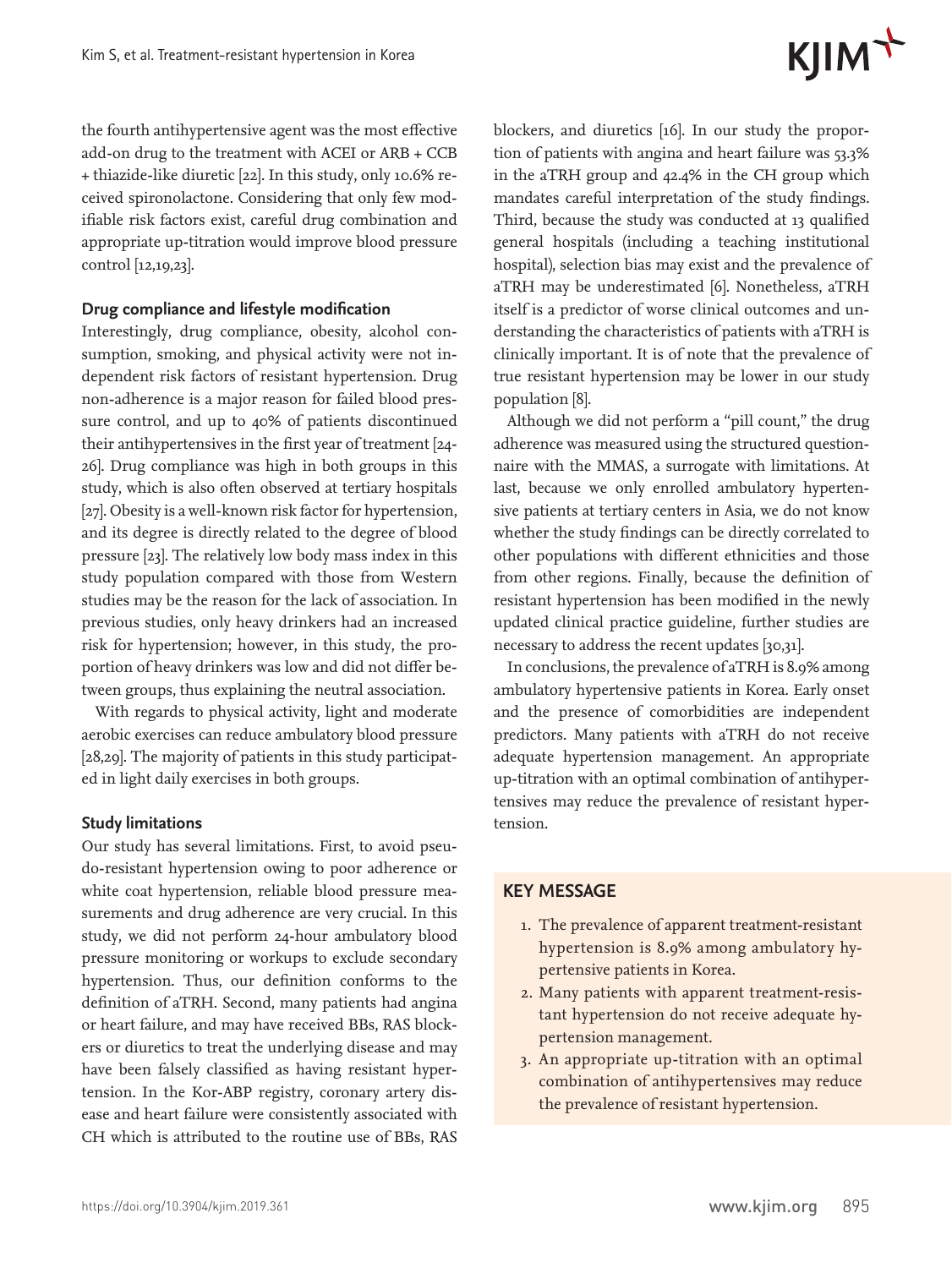

### **Conflict of interest**

This research was funded by Handok Inc.

### **REFERENCES**

- 1. Lewington S, Clarke R, Qizilbash N, Peto R, Collins R; Prospective Studies Collaboration. Age-specific relevance of usual blood pressure to vascular mortality: a meta-analysis of individual data for one million adults in 61 prospective studies. Lancet 2002;360:1903-1913.
- 2. Adler AI, Stratton IM, Neil HA, et al. Association of systolic blood pressure with macrovascular and microvascular complications of type 2 diabetes (UKPDS 36): prospective observational study. BMJ 2000;321:412-419.
- 3. SPRINT Research Group, Wright JT Jr, Williamson JD, et al. A randomized trial of intensive versus standard blood-pressure control. N Engl J Med 2015;373:2103-2116.
- 4. Hajjar I, Kotchen TA. Trends in prevalence, awareness, treatment, and control of hypertension in the United States, 1988-2000. JAMA 2003;290:199-206.
- 5. Epstein M. Resistant hypertension: prevalence and evolving concepts. J Clin Hypertens (Greenwich) 2007;9(1 Suppl 1):2-6.
- 6. Egan BM, Zhao Y, Axon RN, Brzezinski WA, Ferdinand KC. Uncontrolled and apparent treatment resistant hypertension in the United States, 1988 to 2008. Circulation 2011;124:1046-1058.
- 7. Judd E, Calhoun DA. Apparent and true resistant hypertension: definition, prevalence and outcomes. J Hum Hypertens 2014;28:463-468.
- 8. Bangalore S, Fayyad R, Laskey R, et al. Prevalence, predictors, and outcomes in treatment-resistant hypertension in patients with coronary disease. Am J Med 2014;127:71-81.
- 9. Chobanian AV, Bakris GL, Black HR, et al. Seventh report of the Joint National Committee on Prevention, Detection, Evaluation, and Treatment of High Blood Pressure. Hypertension 2003;42:1206-1252.
- 10. McAdam-Marx C, Ye X, Sung JC, Brixner DI, Kahler KH. Results of a retrospective, observational pilot study using electronic medical records to assess the prevalence and characteristics of patients with resistant hypertension in an ambulatory care setting. Clin Ther 2009;31:1116-1123.
- 11. Falaschetti E, Chaudhury M, Mindell J, Poulter N. Continued improvement in hypertension management in England: results from the health survey for England 2006.

Hypertension 2009;53:480-486.

- 12. Persell SD. Prevalence of resistant hypertension in the United States, 2003-2008. Hypertension 2011;57:1076-1080.
- 13. Sim JJ, Bhandari SK, Shi J, et al. Characteristics of resistant hypertension in a large, ethnically diverse hypertension population of an integrated health system. Mayo Clin Proc 2013;88:1099-107.
- 14. Lee KN, Na JO, Choi CU, et al. Prevalence and characteristics of resistant hypertension at primary clinics in Korea: a nationwide cross-sectional study. Clin Hypertens 2016;22:4.
- 15. Choi SW, Kim MK, Han SW, et al. Apparent treatment-resistant hypertension among elderly Korean hypertensives: an insight from the HIT registry. J Hum Hypertens 2014;28:201-205.
- 16. Choi SI, Kim SK, Park S, et al. Prevalence of resistant hypertension and associated factors for blood pressure control status with optimal medical therapy using Korean ambulatory blood pressure monitoring registry data. Clin Hypertens 2016;22:8.
- 17. Black HR, Elliott WJ, Neaton JD, et al. Baseline characteristics and early blood pressure control in the CONVINCE trial. Hypertension 2001;37:12-18.
- 18. Dahlof B, Devereux RB, Kjeldsen SE, et al. Cardiovascular morbidity and mortality in the Losartan Intervention for Endpoint reduction in hypertension study (LIFE): a randomised trial against atenolol. Lancet 2002;359:995-1003.
- 19. Lloyd-Jones DM, Evans JC, Larson MG, O'Donnell CJ, Roccella EJ, Levy D. Differential control of systolic and diastolic blood pressure: factors associated with lack of blood pressure control in the community. Hypertension 2000;36:594-599.
- 20. Cushman WC, Ford CE, Cutler JA, et al. Success and predictors of blood pressure control in diverse North American settings: the antihypertensive and lipid-lowering treatment to prevent heart attack trial (ALLHAT). J Clin Hypertens (Greenwich) 2002;4:393-404.
- 21. Calhoun DA, Jones D, Textor S, et al. Resistant hypertension: diagnosis, evaluation, and treatment: a scientific statement from the American Heart Association Professional Education Committee of the Council for High Blood Pressure Research. Hypertension 2008;51:1403-1419.
- 22. Williams B, MacDonald TM, Morant S, et al. Spironolactone versus placebo, bisoprolol, and doxazosin to determine the optimal treatment for drug-resistant hypertension (PATHWAY-2): a randomised, double-blind,